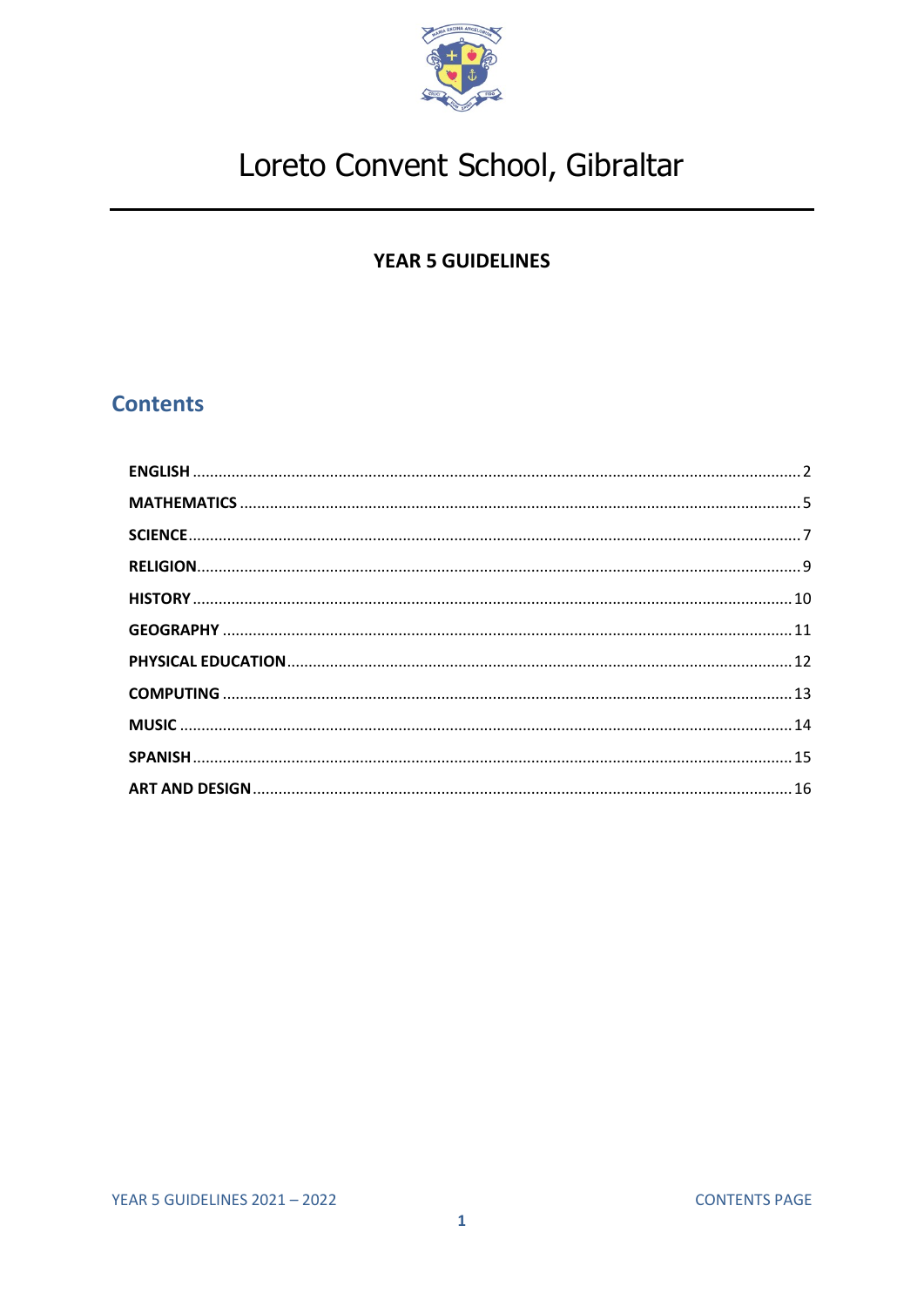

# <span id="page-1-0"></span>**ENGLISH**

## **The Literary Curriculum:**

This is a book-based approach to the teaching of primary English. This scheme engages children as writers and immerses them in a literary world while ensuring the progression of skills within the National Curriculum.

Each book focuses on key outcomes for writing, grammar, punctuation and spelling. Year 5 will be reading the following books:

- 'The Tempest' written by William Shakespeare (retold by Helen Street).
- 'Hidden Figures: The True Story of Four Black Women and the Space Race' written by Margot Lee Shetterly.
- 'The Children of the Benin Kingdom' written by Dinah Orji.
- 'Firebird' written by Saviour Pirotta.

### **Reading**

#### Word reading

Pupils will learn to:

- Apply their growing knowledge of root words, prefixes and suffixes both to read aloud and to understand the meaning of new words they meet.
- Read aloud a wider range of poetry and books written at an age-appropriate interest level with accuracy and at a reasonable speaking pace. They should be able to read most words effortlessly and to work out how to pronounce unfamiliar written words with increasing automaticity.

Pupils will be given the opportunity to read from a selection of non-fiction texts as well as novels which include:

"Boy" by Roald Dahl "Kensuke's Kingdom" by Michael Morpurgo "Demon Headmaster" by Gillian Cross "The Lion, the Witch and the Wardrobe" by C.S. Lewis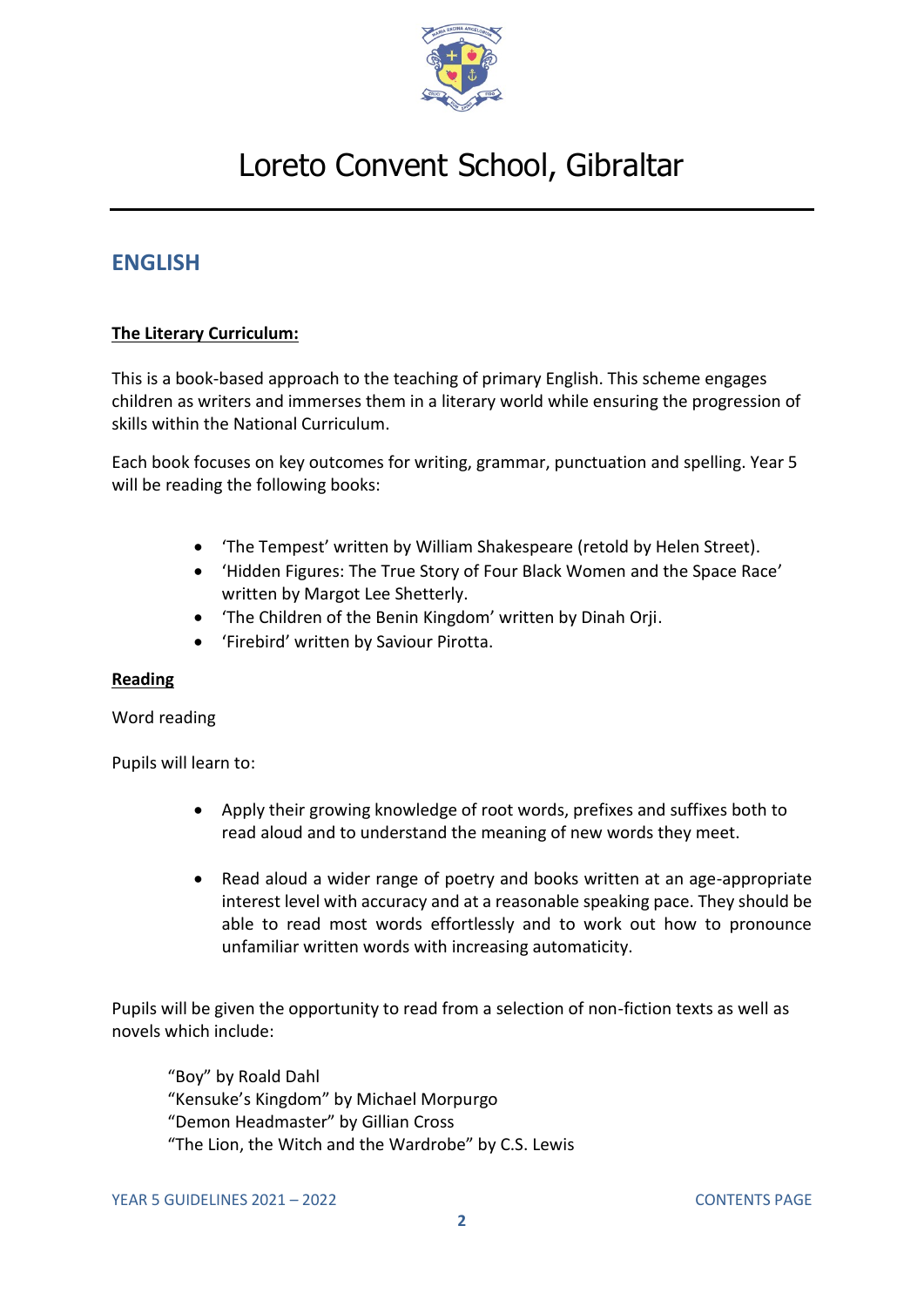

## **Comprehension**

Pupils will learn to:

- Read with good understanding, inferring the meanings of unfamiliar words, and then discuss what they have read.
- Develop positive attitudes to reading and understanding of what they read by listening to and discussing a wide range of fiction, poetry, plays, non-fiction and reference books or textbooks.

Pupils will follow Schofield and Sims 'Complete Comprehension'; a whole school programme designed to equip pupils with everything they need to become strong, successful readers.

### **Writing**

Composition – Fiction

We continue to work on developing pupils' writing skills to improve their creative pieces. This includes working on:

- Planning their writing.
- Discussing and recording their ideas.
- Replacing simple vocabulary with more sophisticated alternatives.
- Creating more interesting settings, characters and plots and using dialogue to improve their work.
- Editing work, where pupils propose changes to grammar and vocabulary to enhance effects and clarify meaning.

Composition – Non-Fiction

We learn the features present in, and work on producing:

- Non-Chronological Reports.
- Letter Writing (both formal and informal).
- Journalistic Writing.
- Autobiographies.
- Personal Response to a text.
- Character Studies.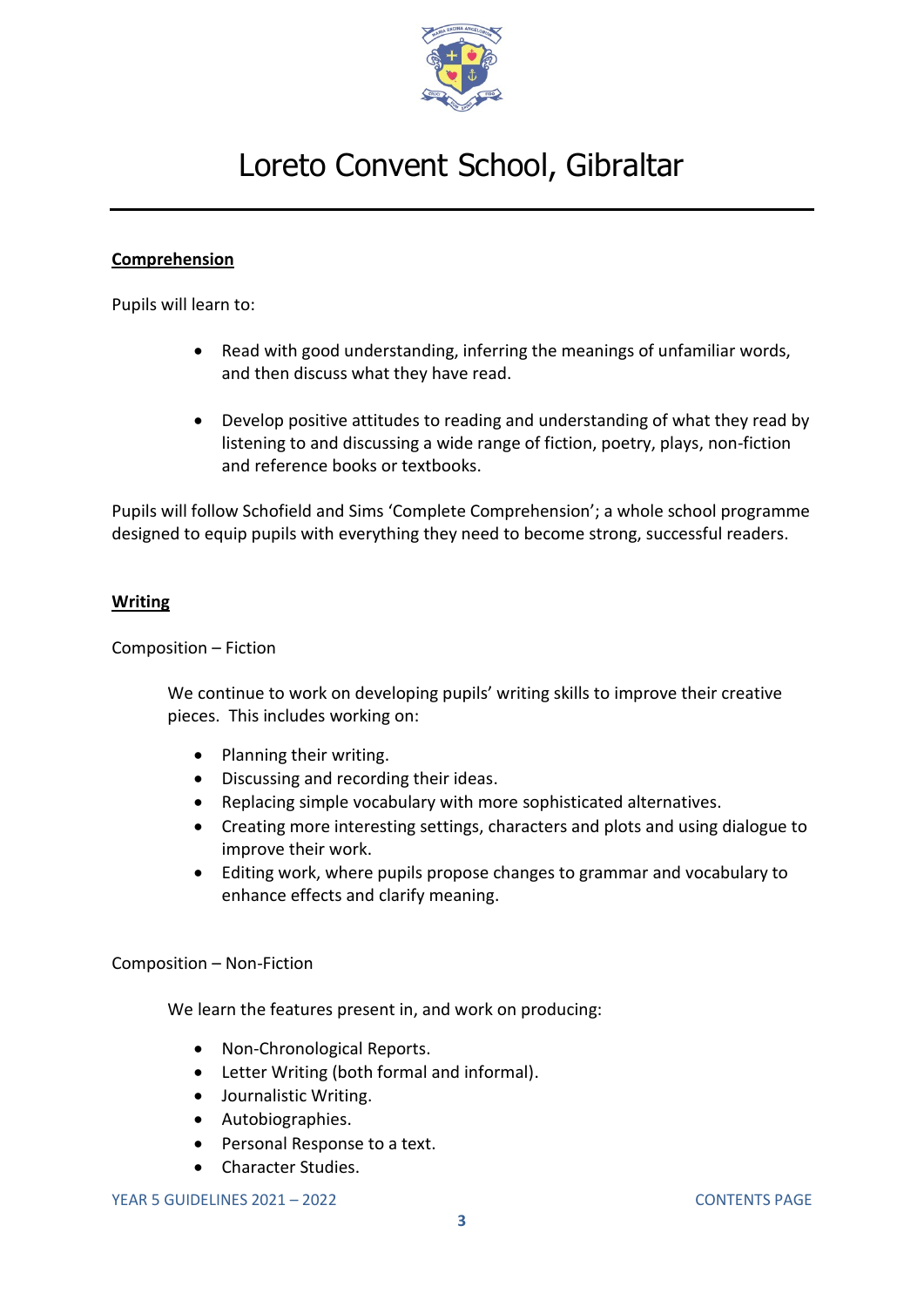

### **Handwriting**

Pupils will continue to work on improving their cursive handwriting, increasing accuracy, fluency and speed. We follow the Nelsons Handwriting Scheme for this. We dedicate 40 / 60 minutes per week to Handwriting Practice.

### **Spelling**

We follow Spelling Book 5 [Schofield and Sims] throughout the year. To this we add all words which are statutory requirements in the National Curriculum for the year which are linked to this year group's spelling scheme. Children are given a set of spellings once a week to learn and revise at home and are tested the following week.

#### **Vocabulary, Grammar & Punctuation**

We work on Grammar Pupil Book 3 and 5 [Nelson] throughout the year as well as on the following:

| <b>Year 5: Statutory Requirements</b> |                                                                                                                                                                                                            |  |
|---------------------------------------|------------------------------------------------------------------------------------------------------------------------------------------------------------------------------------------------------------|--|
| Word                                  | Converting nouns or adjectives into verbs using suffixes [for example, $-\alpha t e$ ; $-i \epsilon$ ; $-i \gamma$ ]                                                                                       |  |
|                                       | Verb prefixes [for example, dis-, de-, mis-, over- and re-]                                                                                                                                                |  |
| <b>Sentence</b>                       | Relative clauses beginning with who, which, where, when, whose, that, or an omitted<br>relative pronoun                                                                                                    |  |
|                                       | Indicating degrees of possibility using adverbs [for example, perhaps, surely] or modal<br>verbs [for example, might, should, will, must]                                                                  |  |
| <b>Text</b>                           | Devices to build cohesion within a paragraph [for example, then, after that, this,<br>firstly]                                                                                                             |  |
|                                       | Linking ideas across paragraphs using adverbials of time [for example, later], place<br>[for example, nearby] and number [for example, secondly] or tense choices [for<br>example, he had seen her before] |  |
| <b>Punctuation</b>                    | Brackets, dashes or commas to indicate parenthesis                                                                                                                                                         |  |
|                                       | Use of commas to clarify meaning or avoid ambiguity                                                                                                                                                        |  |
| <b>Terminology for</b>                | modal verb, relative pronoun                                                                                                                                                                               |  |
| pupils                                | relative clause                                                                                                                                                                                            |  |
|                                       | parenthesis, bracket, dash                                                                                                                                                                                 |  |
|                                       | cohesion, ambiguity                                                                                                                                                                                        |  |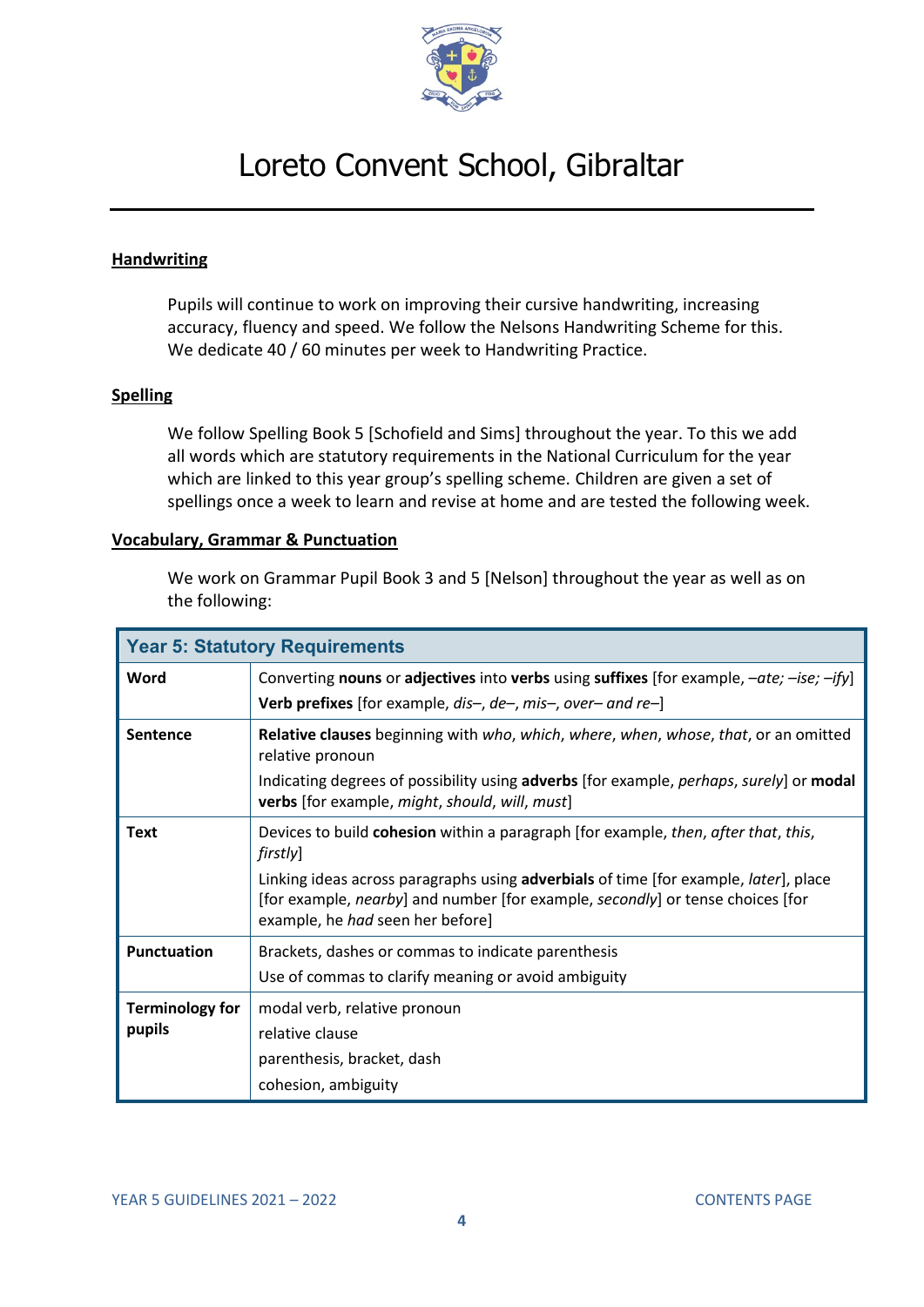

# <span id="page-4-0"></span>**MATHEMATICS**

## **Number**

## **Place Value**

Pupils will learn to:

- Work with numbers to at least 1,000,000 and learn each digit's value.
- Work on rounding any number up to 1,000,000 to the nearest 10, 100, 1000, 10,000 and 100,000.

## **Four Operations**

Pupils will learn to:

- Add and subtract whole numbers with more than four digits.
- Multiply numbers up to 4 digits by a one- or two-digit number using formal written methods.
- Multiply and divide whole numbers and those involving decimals by 10, 100 and 1000.
- Work on identifying multiples and factors including identifying common factors of 2 numbers.

### **Fractions, Decimals and Percentages**

- Work on identifying, naming and writing equivalent fractions of a given fraction.
- Work on recognising mixed numbers and improper fractions and converting from one form to the other.
- Work on adding and subtracting fractions and multiplying a fraction by a whole number.
- Work on reading and writing decimal numbers as a fraction.
- Recognise the per cent symbol, understand that it relates to "number of parts per hundred" and write percentages as a fraction with a denominator of 100 and as a decimal.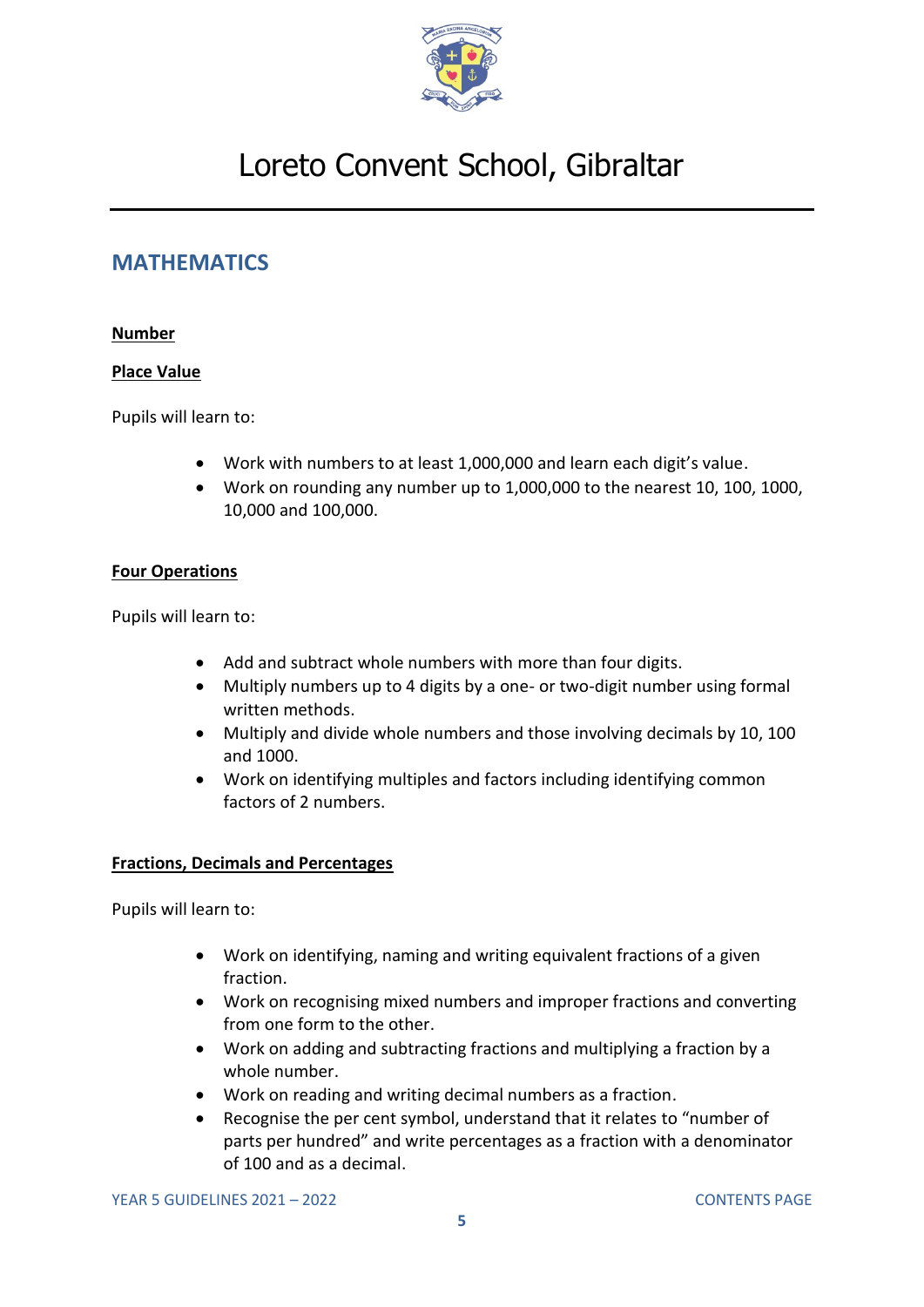

• Work out percentages of a whole e.g. 10%, 20%, 25%, 50% and 75%.

### **Measurement**

Pupils will learn to:

- Work on converting between different units of metric measures e.g. From metres to kilometres.
- Work on measuring and calculating the perimeter and area of shapes like squares and rectangles using standard units e.g. Cm<sup>2</sup> and m<sup>2</sup>.
- Work on solving problems involving converting between units of time and reading timetables.

## **Geometry [Shape/Position/Direction]**

Pupils will learn to:

- Work on distinguishing between regular and irregular polygons.
- Work on identifying 3d shapes and be able to speak about their features.
- Work on identifying angles, know they are measured in degrees and know the values of angles at a certain point in a turn.
- Work on reflecting and translating shapes and use the appropriate language to speak of the changes to the original shape.

## **Statistics**

- Work on completing, reading and interpreting information in tables, including timetables.
- Work on reading and interpreting information presented in a line graph.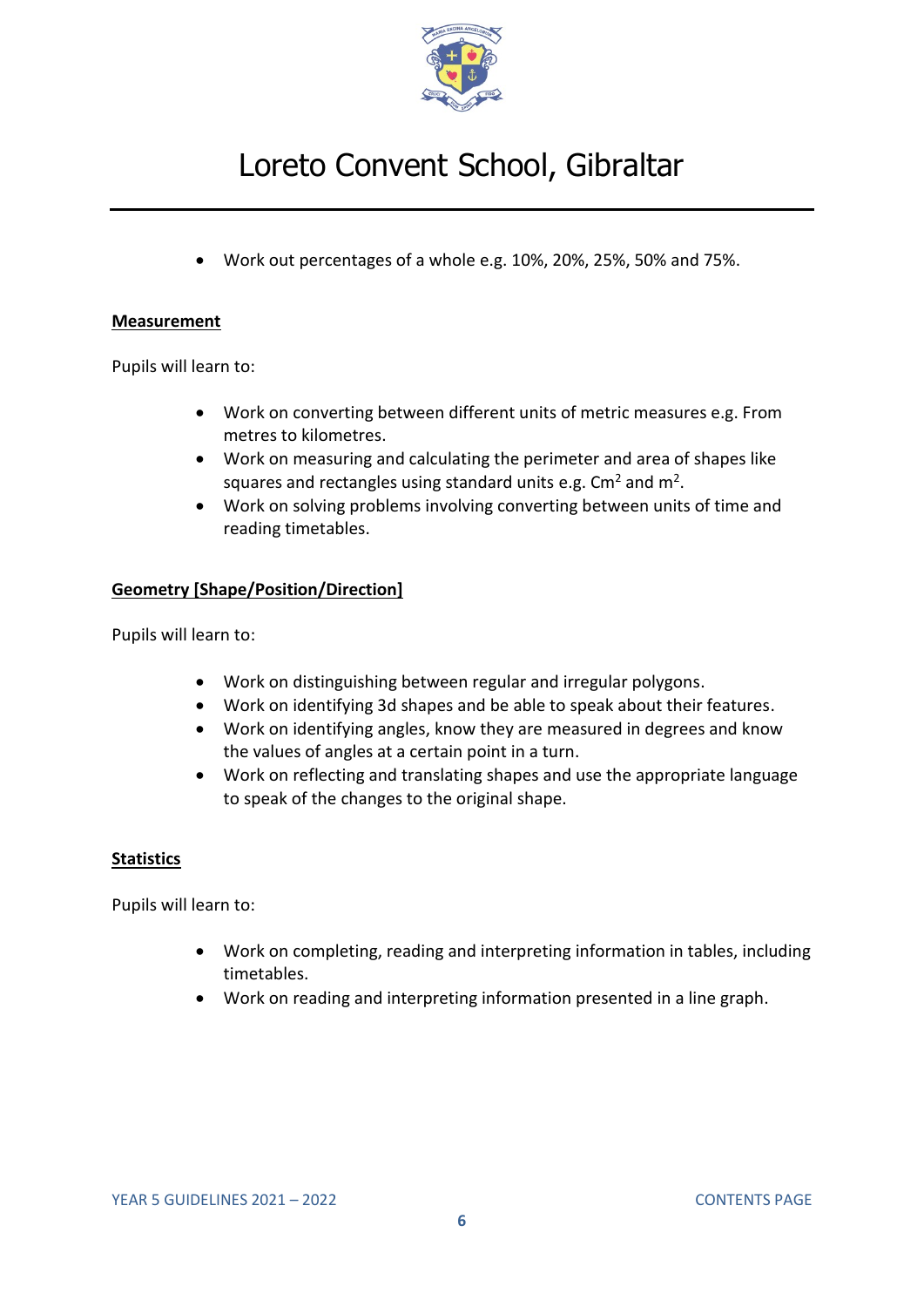

# <span id="page-6-0"></span>**SCIENCE**

## **Living things and their habitats**

Pupils will learn to:

- Describe the differences in the life cycles of a mammal, an amphibian, an insect and a bird.
- Describe the life process of reproduction in some plants and animals.

Pupils will work scientifically by:

- Observing and comparing the life cycles of plants and animals in their local environment with other plants and animals around the world (in the rainforest, in the oceans, in desert areas and in prehistoric times.
- Growing new plants from different parts of the parent plant, for example, seeds, stem and root cuttings, tubers, bulbs.

### **Animals, including humans**

Pupils will learn to:

- Describe the changes as humans develop to old age.
- Draw a timeline to indicate stages in the growth and development of humans.

Pupils will work scientifically by:

• Researching the gestation periods of other animals and comparing them with humans.

### **Properties and changes of materials**

- Compare and group together everyday materials on the basis of their properties, including their hardness, solubility, transparency, conductivity (electrical and thermal), and response to magnets.
- Know that some materials will dissolve in liquid to form a solution, and describe how to recover a substance from a solution.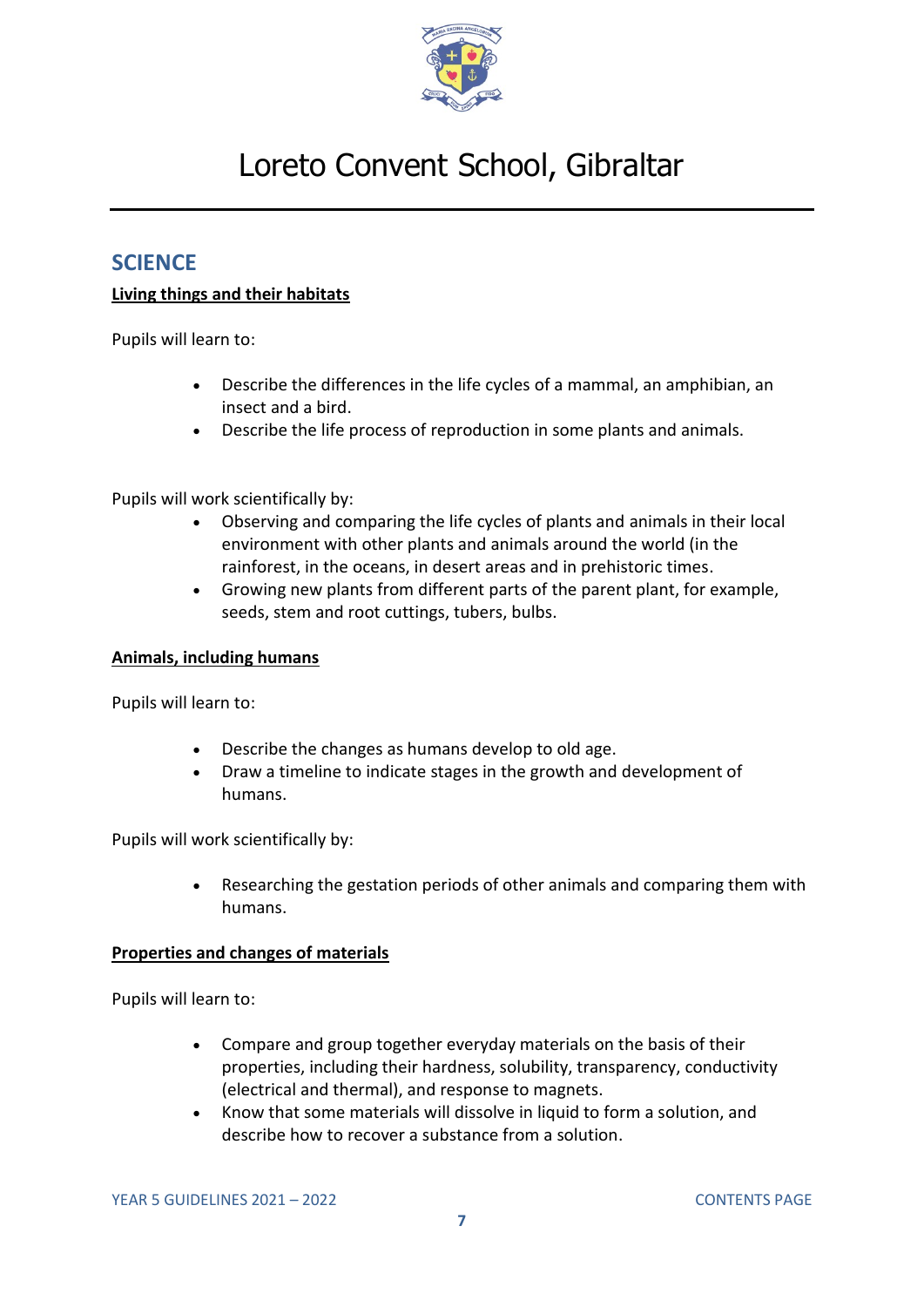

- Use knowledge of solids, liquids and gases to decide how mixtures might be separated, including through filtering, sieving and evaporating.
- Give reasons, based on evidence from comparative and fair tests, for the particular uses of everyday materials, including metals, wood and plastic.
- Demonstrate that dissolving, mixing and changes of state are reversible changes.
- Explain that some changes result in the formation of new materials, and that this kind of change is not usually reversible, including changes associated with burning and the action of acid on bicarbonate of soda.

Pupils will work scientifically by:

• Carrying out tests to answer questions, for example, 'Which materials would be the most effective for making a warm jacket, for wrapping ice cream to stop it melting, or for making blackout curtains?'

### **Earth and space**

Pupils will learn to:

- Describe the movement of the Earth, and other planets, relative to the Sun in the solar system.
- Describe the movement of the Moon relative to the Earth.
- Describe the Sun, Earth and Moon as approximately spherical bodies.
- Use the idea of the Earth's rotation to explain day and night and the apparent movement of the sun across the sky.

Pupils will work scientifically by:

- Comparing the time of day at different places on the Earth through internet links and direct communication.
- Creating simple models of the solar system.
- Constructing simple shadow clocks and sundials.

### **Forces**

Pupils will learn to:

• Explain that unsupported objects fall towards the Earth because of the force of gravity acting between the Earth and the falling object.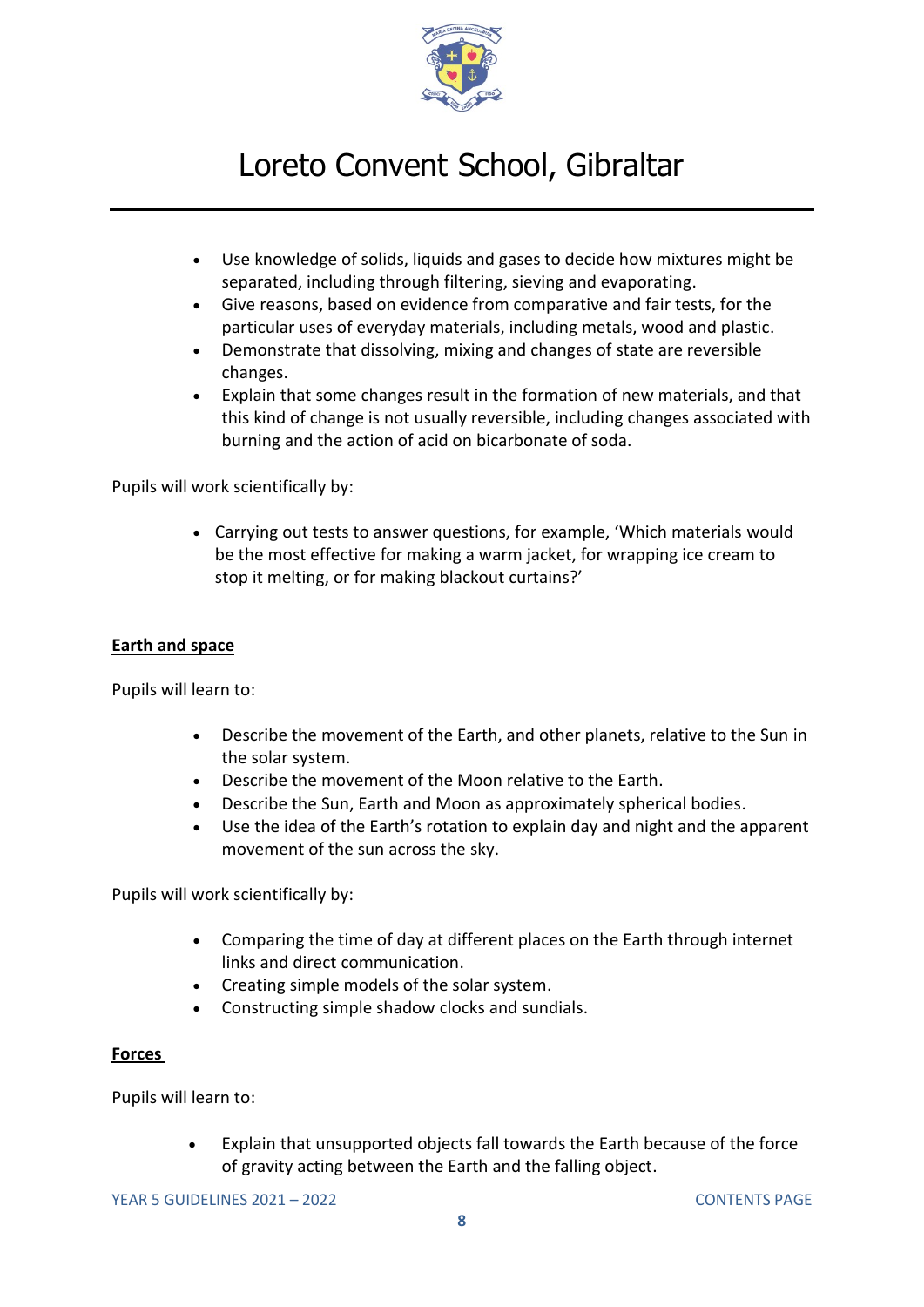

- Identify the effects of air resistance, water resistance and friction, that act between moving surfaces.
- Recognise that some mechanisms, including levers, pulleys and gears, allow a smaller force to have a greater effect.
- Explore the effects of air resistance by observing how objects such as parachutes and sycamore seeds fall.

Pupils will work scientifically by:

- Designing and making a variety of parachutes and carrying out fair tests to determine which designs are the most effective.
- Exploring resistance in water by making and testing boats of different shapes.

# <span id="page-8-0"></span>**RELIGION**

Our aim is that pupils leave Loreto Convent School with a wide range of happy and rich memories in RE formed through interesting and exciting experiences driven through an engaging and comprehensive curriculum. The Religious Education within the school promotes awe, wonder, reverence and spirituality within every pupil. It is based on knowledge and understanding of the Catholic faith, enabling them to develop a living and personal faith in Jesus Christ and allows them to know and love God.

Pupils will develop an awareness of God's presence in their lives and the lives of others, developing the spiritual life of each child through prayer and reflection. Pupils will be prepared for life in a multi faith society by fostering respect for and understanding of rich cultural diversity.

### **Learning about Religion**

Pupils will gain **knowledge and understanding** of:

- Beliefs, teachings and sources.
- Celebration and ritual.
- Social and moral practices and way of life.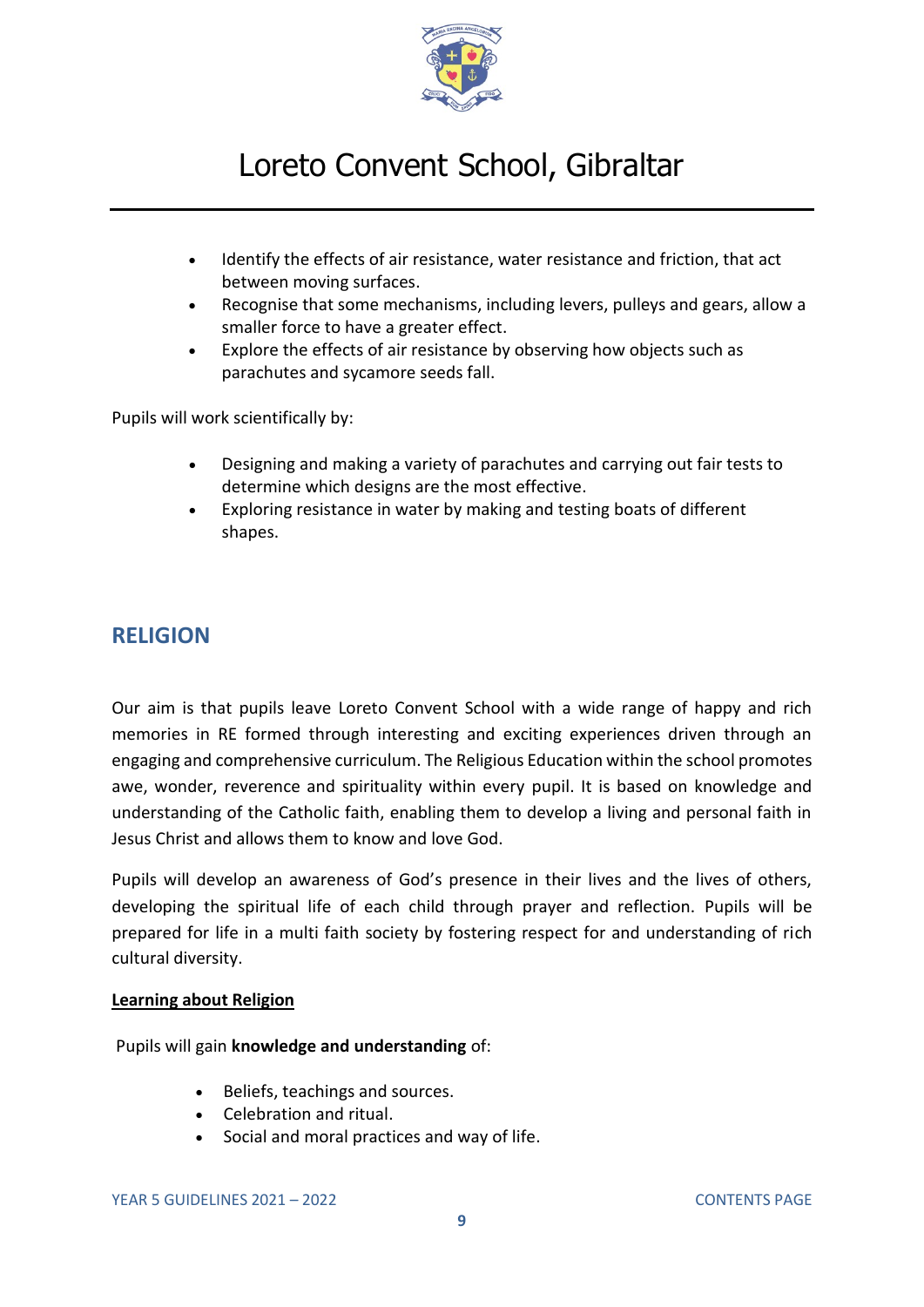

## **Learning from Religion**

Pupils will develop the ability to **reflect on meaning** by**:**

- Engagement with own and others' beliefs and values, *and*
- Engagement with questions of meaning and purpose.

Pupils follow the scheme 'The Way, the Truth and the Life'.

Modules studied:

- 1. Creation.
- 2. The Commandments.
- 3. Inspirational People.
- 4. Reconciliation.
- 5. Life in the Risen Lord.
- 6. People of other Faiths.

## <span id="page-9-0"></span>**HISTORY**

### **Knowledge and Understanding**

Pupils will:

- Gain a coherent chronological *knowledge and understanding* of Britain's past and that of the wider world.
- Gain and deploy a historically grounded understanding of abstract terms
- Understand historical concepts such as continuity and change, cause and consequence, similarity, difference, and significance.
- Study of an aspect or theme in British history that extends pupils' chronological knowledge beyond 1066. Topic - *The Tudors and Tudor Exploration.*
- Study of a non-European society that provides contrast with British history. Topic - *The Aztecs*.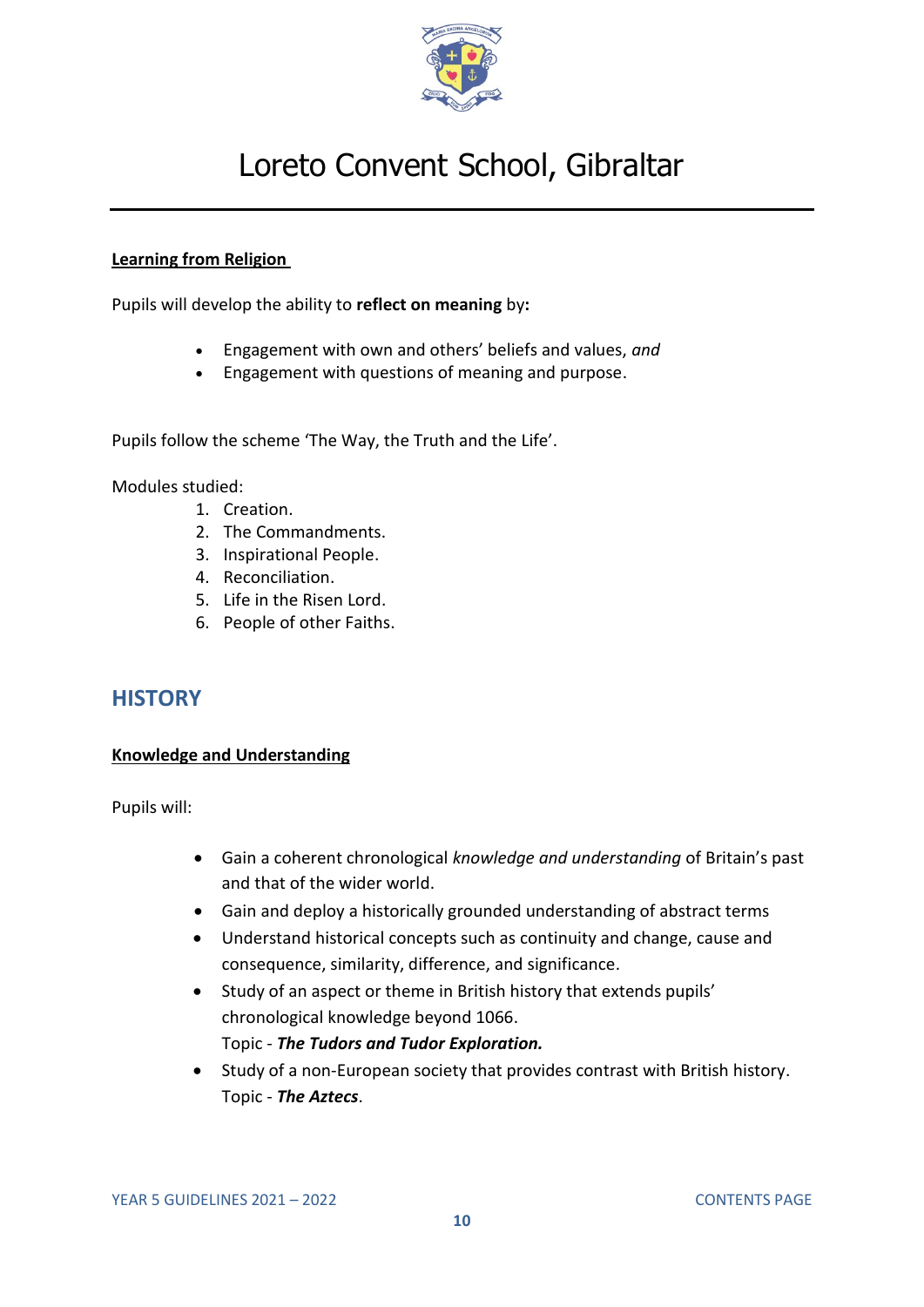

## **Historical Skills**

Pupils will:

- Develop their *historical skills* to be able to ask perceptive questions, think critically, weigh evidence, sift arguments, and develop perspective and judgement.
- Create their own structured accounts, including written narratives and analyses.
- Understand the methods of historical enquiry, including how evidence is used rigorously to make historical claims, and discern how and why contrasting arguments and interpretations of the past have been constructed.

## <span id="page-10-0"></span>**GEOGRAPHY**

### **Knowledge and Understanding**

Pupils will:

- Extend their knowledge and understanding beyond the local area to include the United Kingdom and Europe.
- Name and locate counties and cities of the United Kingdom, geographical regions and their identifying human and physical characteristics, key topographical features and land-use patterns; and understand how some of these aspects have changed over time.
- Understand geographical similarities and differences through the study of human and physical geography of a region of the United Kingdom.
- Describe and understand key aspects of physical geography and human geography.

Topics covered:

- Passport to the world.
- Contrasting Localities: Gibraltar Vs Seville.
- Volcanoes & Earthquakes.

YEAR 5 GUIDELINES 2021 – 2022 [CONTENTS PAGE](#page-0-0)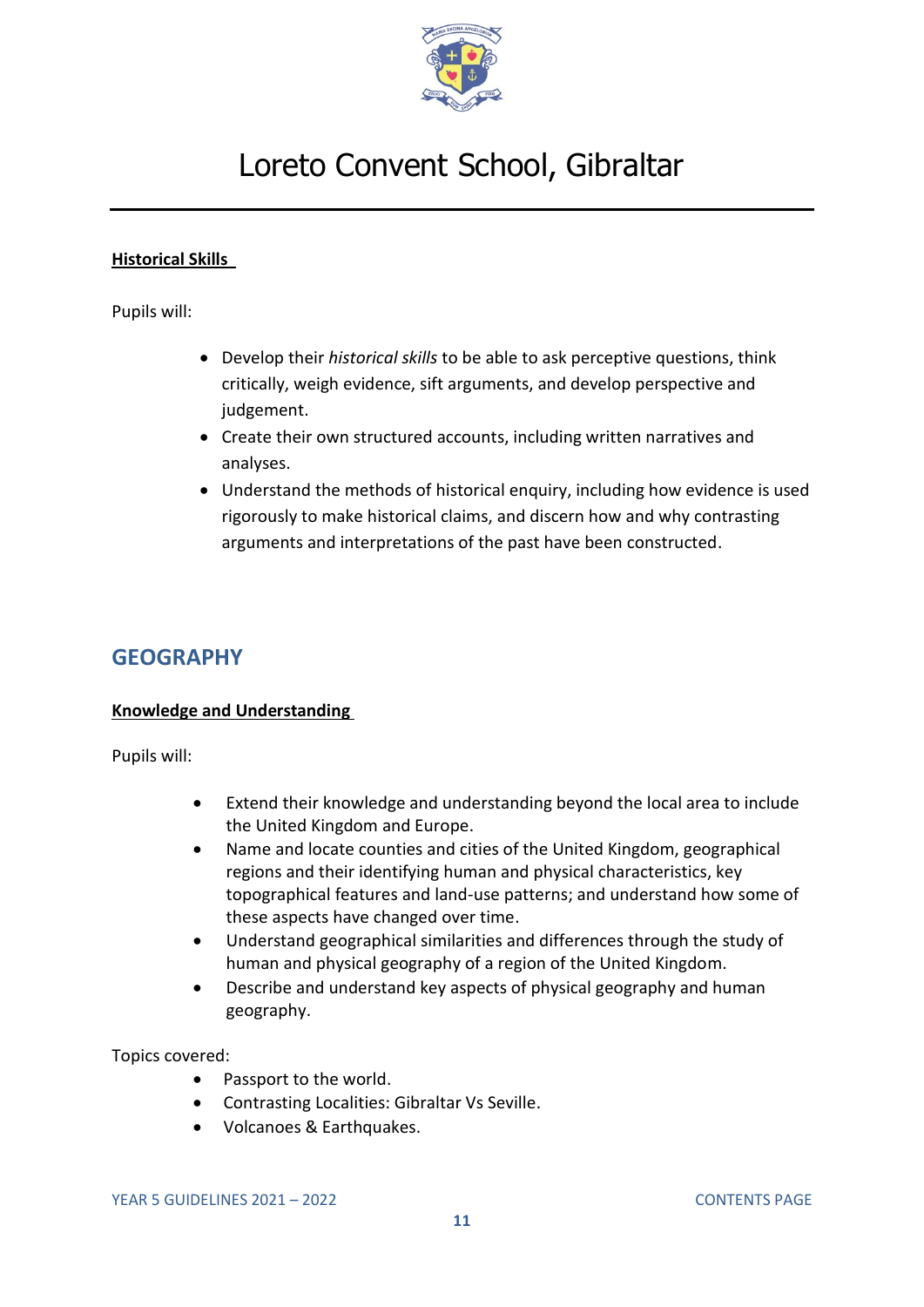

## **Geographical Skills**

Pupils will:

- Use maps, atlases, globes and digital/computer mapping to locate countries and describe features studied.
- Use the eight points of a compass, four and six-figure grid references, symbols and key (including the use of Ordnance Survey maps) to build their knowledge of the United Kingdom and the wider world.
- Observe, measure, record and present the human and physical features in the local area using a range of methods, including sketch maps, plans and graphs, and digital technologies.

# <span id="page-11-0"></span>**PHYSICAL EDUCATION**

Our high-quality physical education curriculum inspires **all** pupils to succeed and excel in competitive sport and other physically demanding activities. It provides opportunities for pupils to become physically confident in a way which supports their health and fitness. We provide opportunities to compete in sport and other activities which help build character and embed values such as fairness and respect.

Pupils in Year 5 will be given the opportunity to apply and develop a broader range of skills, building on from those taught throughout Key Stage 1 and 2. Pupils will also be given further opportunities to compare their performances with previous ones and learn how to improve to achieve their personal best.

Pupils will be covering the key skills that continue throughout Key Stage 2:

### **Fundamental movement skills:**

- Pupils will be taught how to run, jump, throw and catch in isolation and in combination across a range of sports [for example basketball, netball, cricket, rounders, gymnastics and athletics].
- Pupils will be given opportunities to develop their flexibility, strength, technique, control and balance across a range of activities [for example gymnastics and athletics].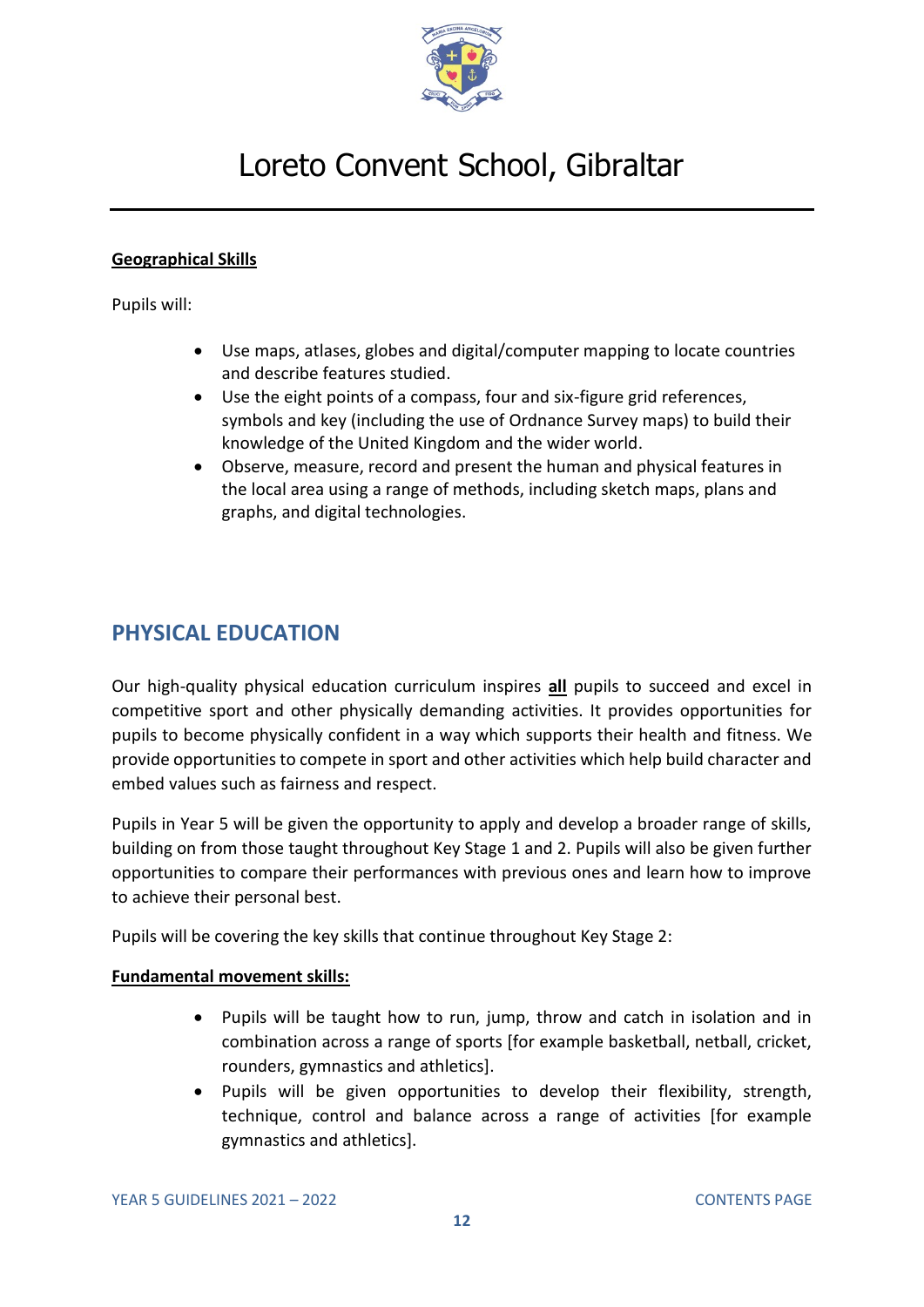

### **Games skills and basic tactics:**

• Pupils will be taught how to play competitive and modified games [for example, badminton, basketball, cricket, football, hockey, netball and rounders], and learn how to apply basic principles suitable for attacking and defending.

### **Teamwork skills:**

• Pupils will be taught how to communicate, collaborate and compete with and against each other.

### **Swimming competency:**

• Beginning in Year 5 and continuing in Year 6, pupils will be taught a range of strokes, for example; front crawl, backstroke and breaststroke, in order to swim competently, confidently and proficiently over a distance of 25 metres.

# <span id="page-12-0"></span>**COMPUTING**

### **Computer Science:**

- Pupils will design, write, and debug programs using block coding in Scratch, that will accomplish specific goals; solve problems by decomposing them into smaller parts.
- Pupils will use sequence, selection, and repetition in programs.
- Pupils will use logical reasoning to explain how some simple algorithms work and to detect and correct basic errors in algorithms and programs.
- Pupils will use search technologies effectively, appreciate how results are selected and ranked, and be discerning in evaluating digital content.

### **ICT:**

• Pupils will select, use, and combine a variety of software (including internet services) on a range of digital devices to use a range of programs, systems and content that accomplish given goals, including collecting, analysing, evaluating and presenting data and information.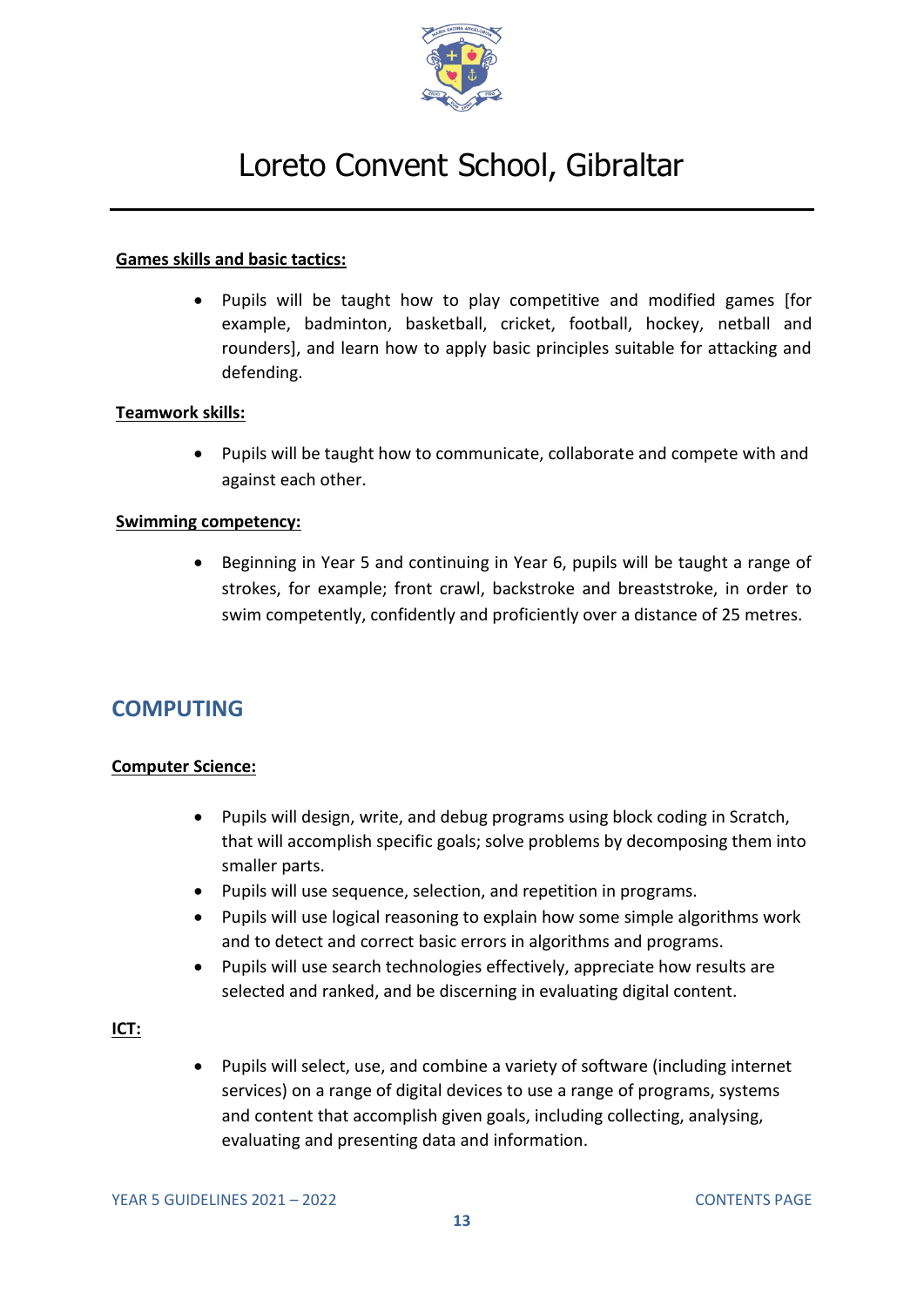

## **Digital Literacy:**

• Pupils will be taught how to use technology safely, respectfully, and responsibly; recognise acceptable/unacceptable behaviour; identify a range of ways to report concerns about content and contact.

## <span id="page-13-0"></span>**MUSIC**

### **Listening**

The teaching of music is enriched by developing pupils' shared knowledge and understanding of the stories, origins, traditions, history and social context of the music they are listening to, singing and playing.

### **Singing**

Pupils will learn to:

- Sing a broad range of songs from an extended repertoire with a sense of ensemble and performance. This should include observing phrasing, accurate pitching and appropriate style.
- Sing three-part rounds, partner songs, and songs with a verse and a chorus.

### **Improvising & Composing**

- Improvise freely over a drone, developing sense of shape and character, using tuned percussion and melodic instruments.
- Improvise over a simple groove, responding to the beat, creating a satisfying melodic shape; experiment with using a wider range of dynamics.
- Compose melodies made from pairs of phrases in either C major or A minor or a key suitable for the instrument chosen. These melodies can be enhanced with rhythmic or chordal accompaniment.
- Working in pairs, compose a short ternary piece.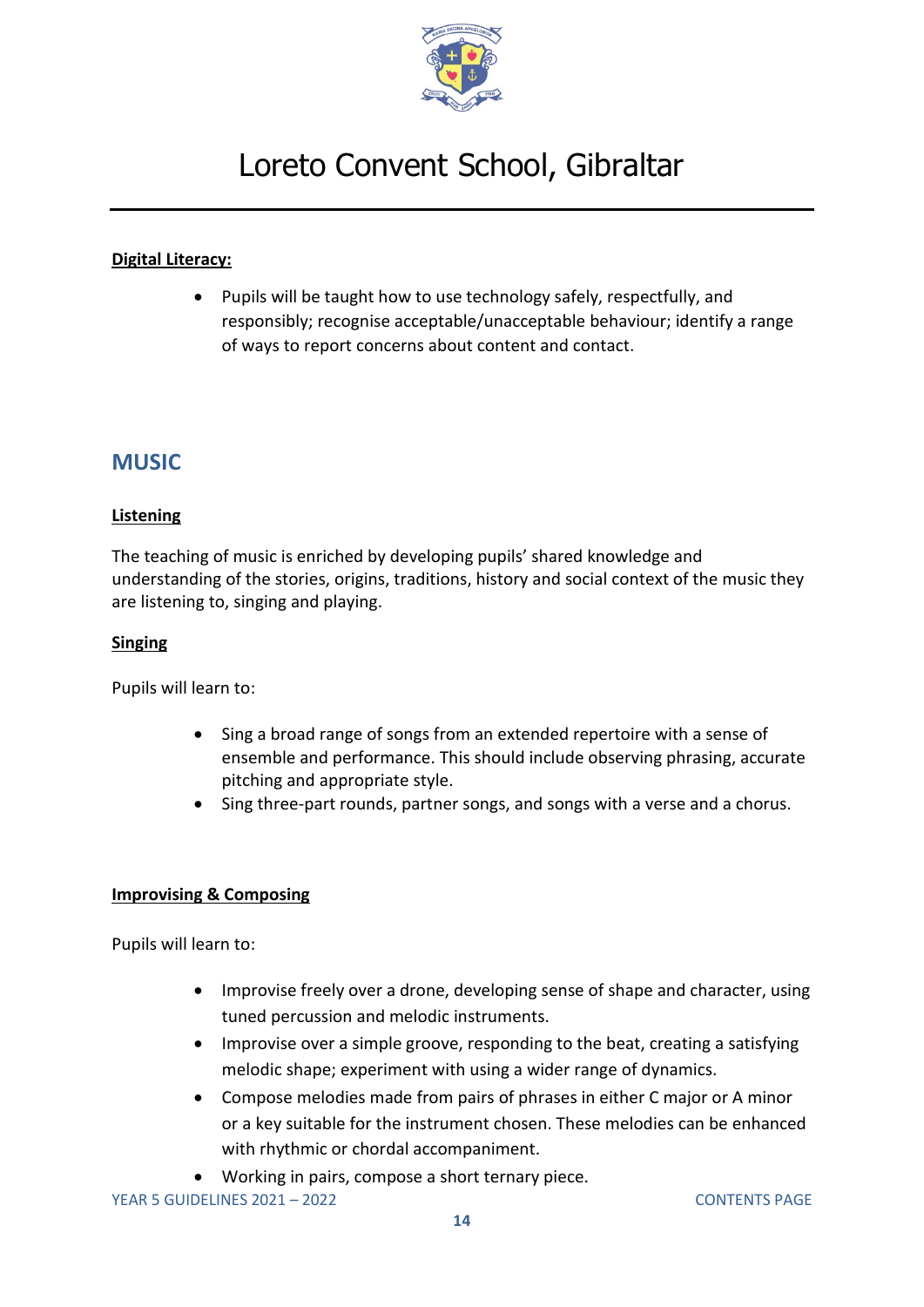

• Use chords to compose music to evoke a specific atmosphere, mood or environment.

## **Performing**

Pupils will learn to:

- Play melodies on tuned percussion, melodic instruments or keyboards, following staff notation written on one stave.
- Understand how triads are formed, and play them.
- Perform a range of repertoire pieces.
- Develop the skill of playing by ear.

## **Reading notation**

- Further understand the differences between semibreves, minims, crotchets and crotchet rests, paired quavers and semiquavers.
- Understand the different time signatures.
- Read and perform pitch notation within an octave.
- Read and play short rhythmic phrases.

## <span id="page-14-0"></span>**SPANISH**

Pupils work from the Mira 1 and Lengua (Anaya) Schemes. Each unit will cover the following key skills:

- Listening.
- Reading.
- Writing.
- Speaking.

There are four Spanish sets:

- 1. Beginners.
- 2. Intermediate.
- 3. Advanced.
- 4. Native Speakers.

YEAR 5 GUIDELINES 2021 – 2022 [CONTENTS PAGE](#page-0-0)